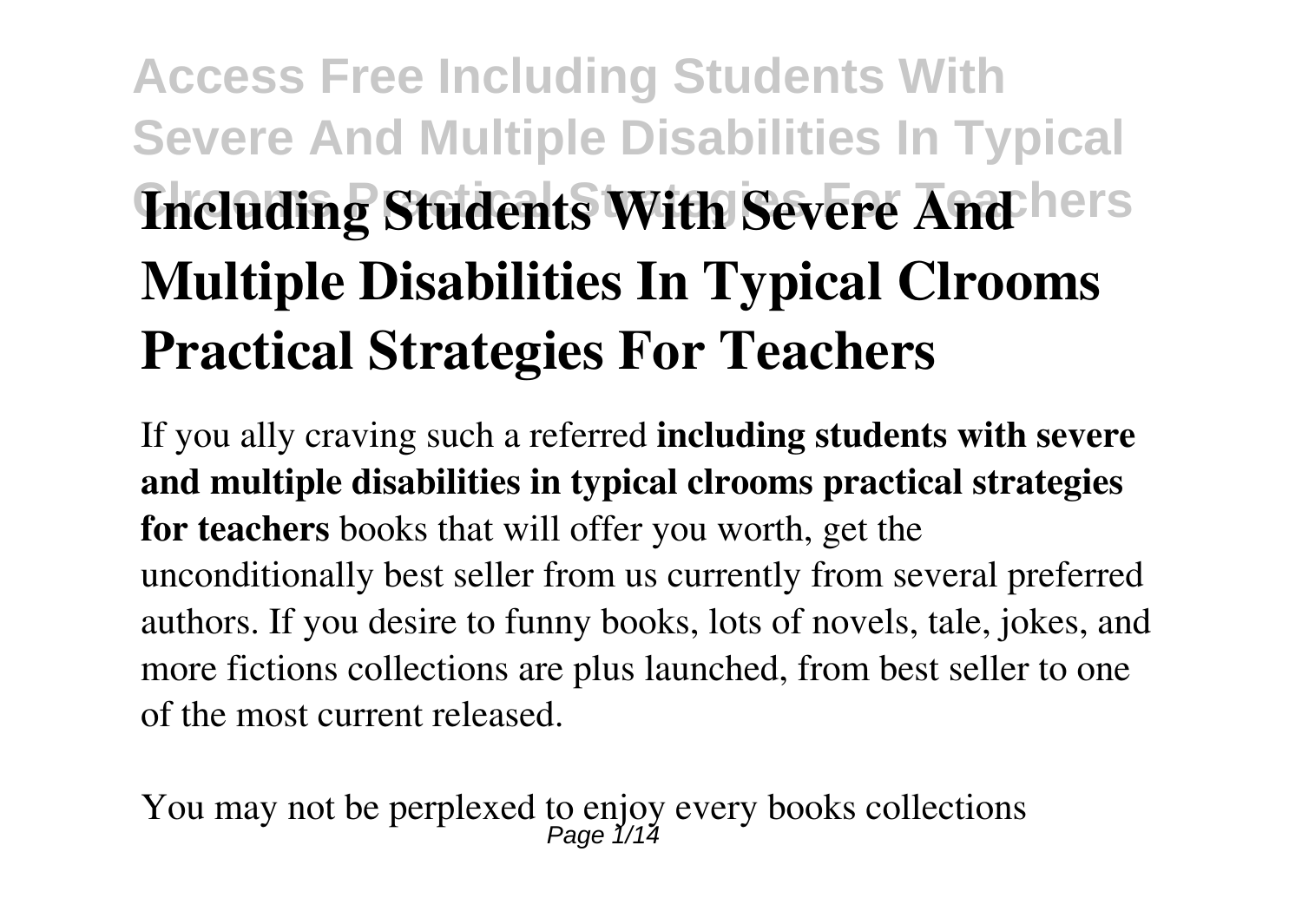**Access Free Including Students With Severe And Multiple Disabilities In Typical Conservations including students with severe and multiple disabilities in typicals** clrooms practical strategies for teachers that we will extremely offer. It is not something like the costs. It's not quite what you dependence currently. This including students with severe and multiple disabilities in typical clrooms practical strategies for teachers, as one of the most operational sellers here will very be in the midst of the best options to review.

Life as a Blind Albino with a Rare Disorder (Adopted from an Institution) Surviving Severe Burns (Doctors Say He's a Miracle) A Day in the Life of Interabled Lovers

Life as a Teenage Aspie (Autism, ADHD and Anxiety)*A College Student with Down Syndrome and his Autistic Roommate* An Autistic Man with Schizophrenia and Psychosis (Blurred Lines Page 2/14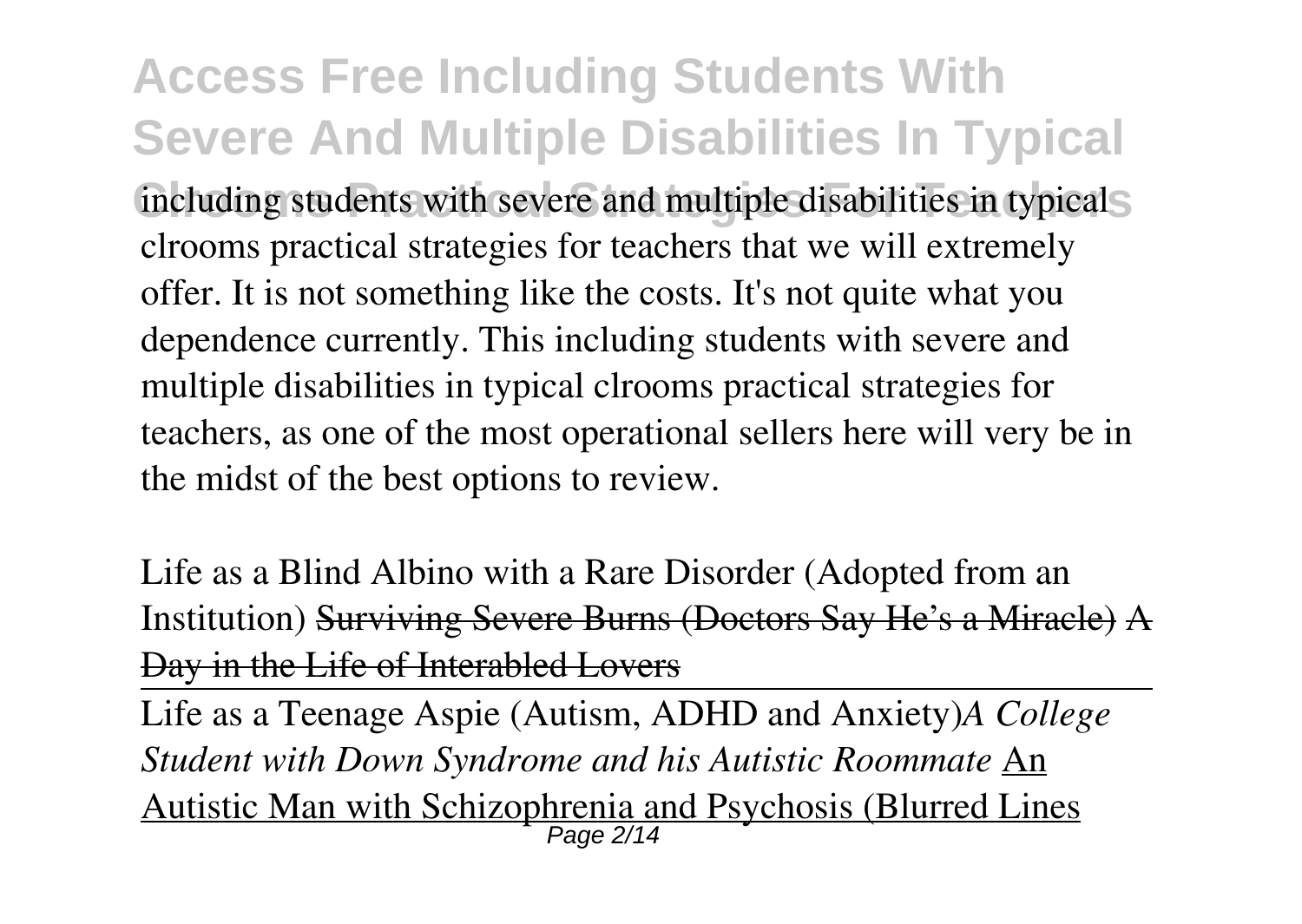**Access Free Including Students With Severe And Multiple Disabilities In Typical Between Reality and Hallucination) ADHD Child vs. Non-ADHD** Child Interview *Four Brothers with Fetal Alcohol Syndrome (The Story of a Blended Family)* **Student Nikki Struggled With Severe Shyness** *My Friend with Speech Apraxia (Difficulty Communicating but Understanding Everything)* A Day in the Life of the Family with Six Blind Kids **Life as an Autistic Teen with OCD (And Several Other Conditions)** A Bad Case of Stripes read by Sean Astin

Visiting My Schizoaffective Friend After His Forced Psychiatric Stay

The ONLY way to stop procrastinating | Mel Robbins*Educating Yorkshire's Musharaf on Celebrity First Dates*

Depression: How it REALLY feels when you're DEPRESSED \u0026 OCD*Cecilia's Life with Schizophrenia (Living with* Page 3/14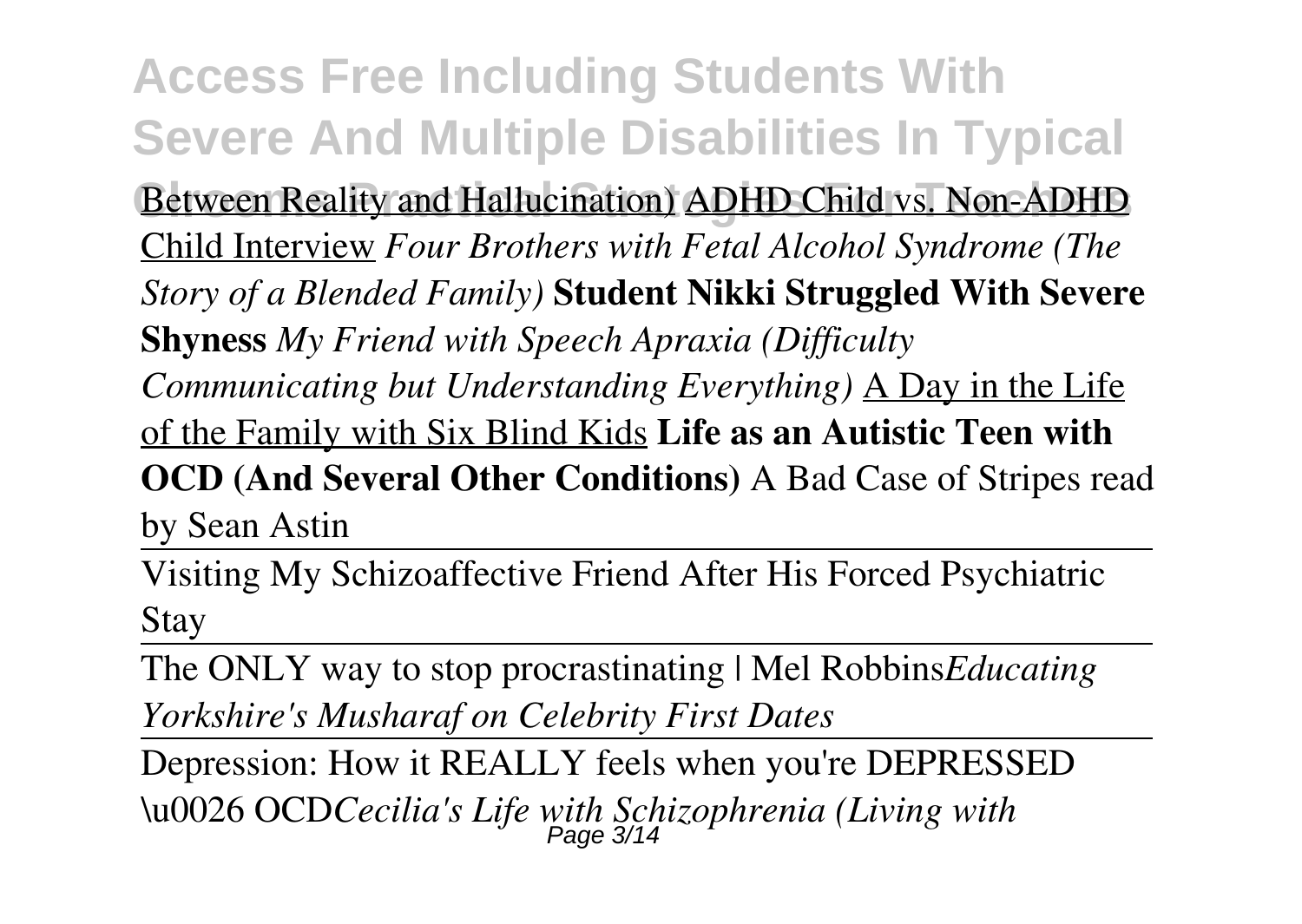**Access Free Including Students With Severe And Multiple Disabilities In Typical** *Hallucinations* An Interview with a Sociopath (Antisocial **Hers** Personality Disorder and Bipolar)

Procrastination – 7 Steps to Cure<del>Including Students With Severe</del> And

Including Students with Severe and Multiple Disabilities in Typical Classrooms: Practical Strategies for Teachers. 3rd Edition. by June E. Downing Ph.D. (Author), Martha E. Snell Ph.D. (Foreword) 3.9 out of 5 stars 6 ratings. ISBN-13: 978-1557669087.

Including Students with Severe and Multiple Disabilities ... Including Students with Severe and Multiple Disabilities in Typical Classrooms (text only) 3rd (Third) edition by June E., Ph.D. Downing Paperback – January 1, 2008 by Ph.D. Downing June E. (Author)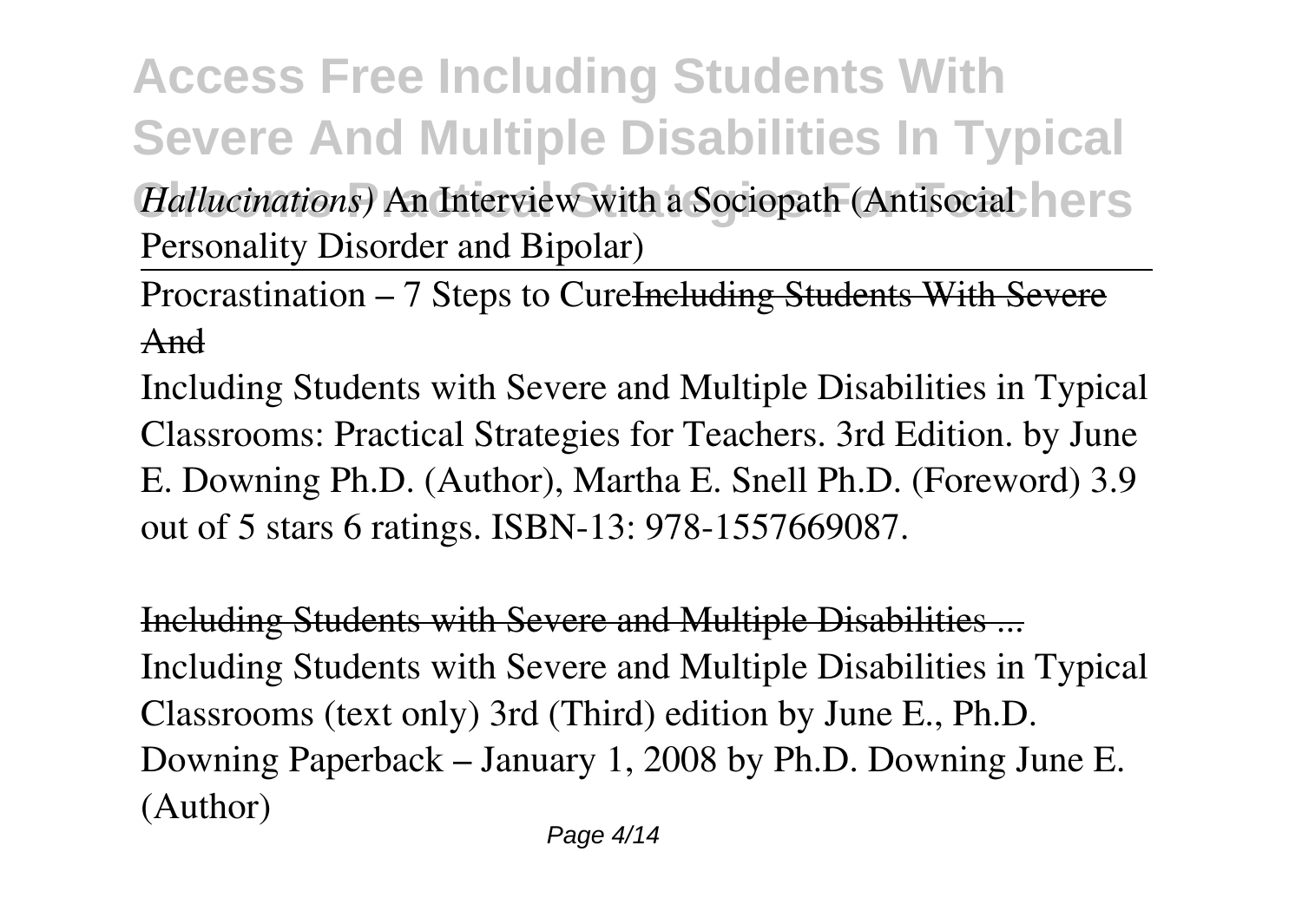**Access Free Including Students With Severe And Multiple Disabilities In Typical Clrooms Practical Strategies For Teachers** Including Students with Severe and Multiple Disabilities ... The bestselling resource from the most trusted name in special education gets a top-to-bottom update in this new third edition. Revised to reflect the realities of today's K-12 classrooms, this book gives teachers all the latest research-based, practical strategies for fully including students with sensory impairments and cognitive and physical disabilities.

Including Students with Severe and Multiple Disabilities ... Inclusion of students with severe and multiple disabilities involves careful programming and planning, as well as the ability to keep your focus firmly on the job of teaching. This article shares some inclusion tips for teaching students with significant levels of Page 5/14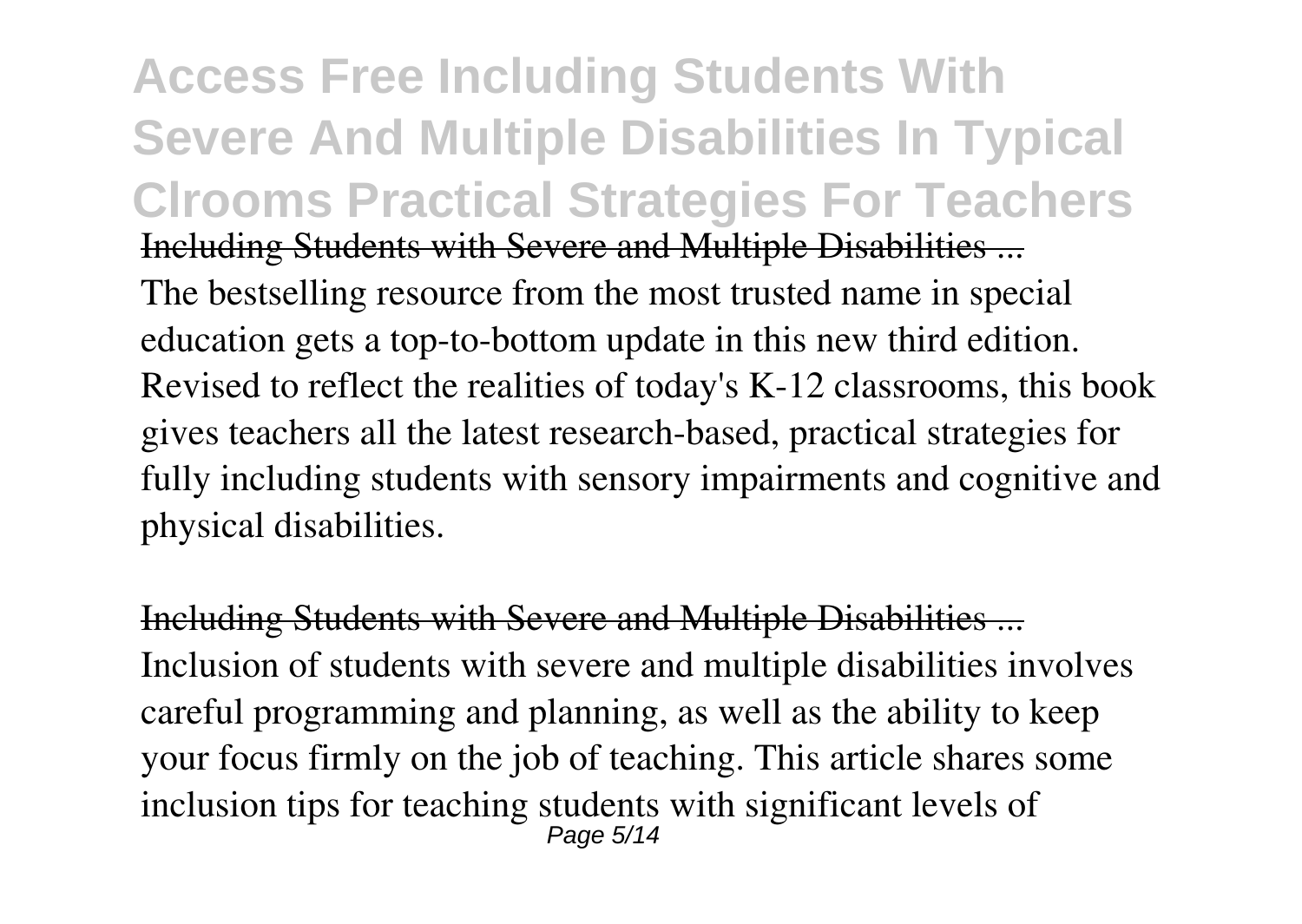## **Access Free Including Students With Severe And Multiple Disabilities In Typical Cisabilityns Practical Strategies For Teachers**

Inclusion for Students with Severe and Multiple ... part of the education program for all students with disabilities (including students with severe disabilities) should include curricular content and activities that are available to students without disabilities. The GPE content needs to be analyzed to determine whether it is appropriate for a student with

Including Students with Severe, Multiple Disabilities in ... Many children with severe disabilities never have the opportunity to try general physical education (GPE) because their IEP team feels that they will not be successful, will not benefit, or will...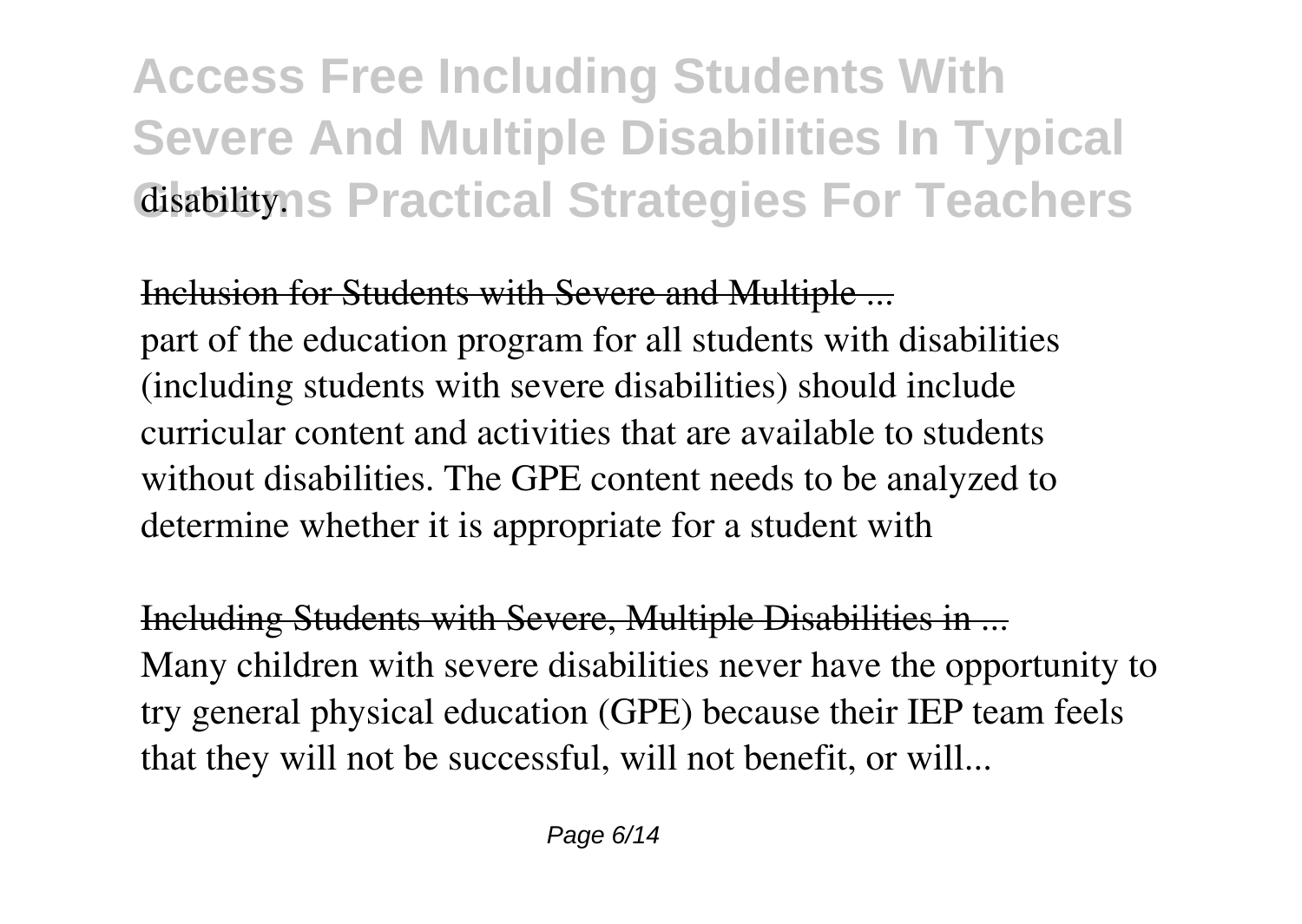**Access Free Including Students With Severe And Multiple Disabilities In Typical (PDF) Including Students with Severe, Multiple ... Teachers** Including Students with Severe and Multiple Disabilities in Typical Classrooms: Practical Strategies for Teachers. Downing, June E. – 1996 This book discusses some of the techniques and strategies used by teachers to educate students with severe and multiple disabilities in truly inclusive environments.

## ERIC - Search Results

Teachers may have students with a range of difficulties, including autism spectrum disorder, moderate and severe learning disabilities, visual impairment, sensory needs and profound and multiple learning disabilities (PMLD). This article outlines some of the ways in which the author has tried to engage learners in the science curriculum, focusing…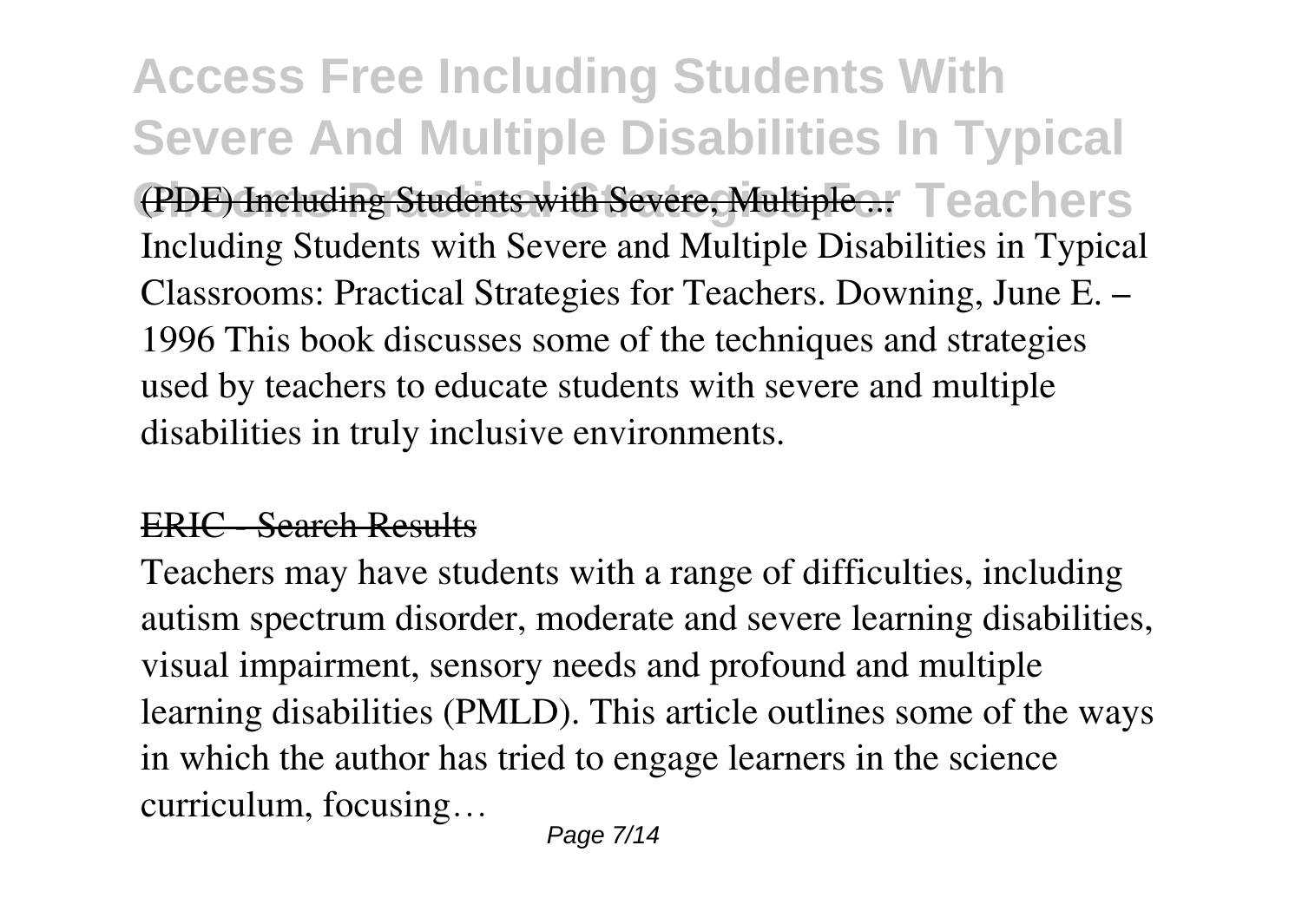## **Access Free Including Students With Severe And Multiple Disabilities In Typical Clrooms Practical Strategies For Teachers** ERIC - Search Results

Parents, teachers, and paraeducators at three inclusive schools were interviewed as part of a qualitative study to investigate perceptions regarding a quality educational program for students with moderate–severe disabilities. Instead of looking at schools engaged in a systematic change process from separate to inclusive education for students with severe disabilities, a major premise of this study was that all students, regardless of ability or disability, were educated together in ...

Inclusive Education: What Makes it a Good Education for The goal of this review is to examine the educational outcomes of inclusion for students with and without developmental disabilities in Page 8/14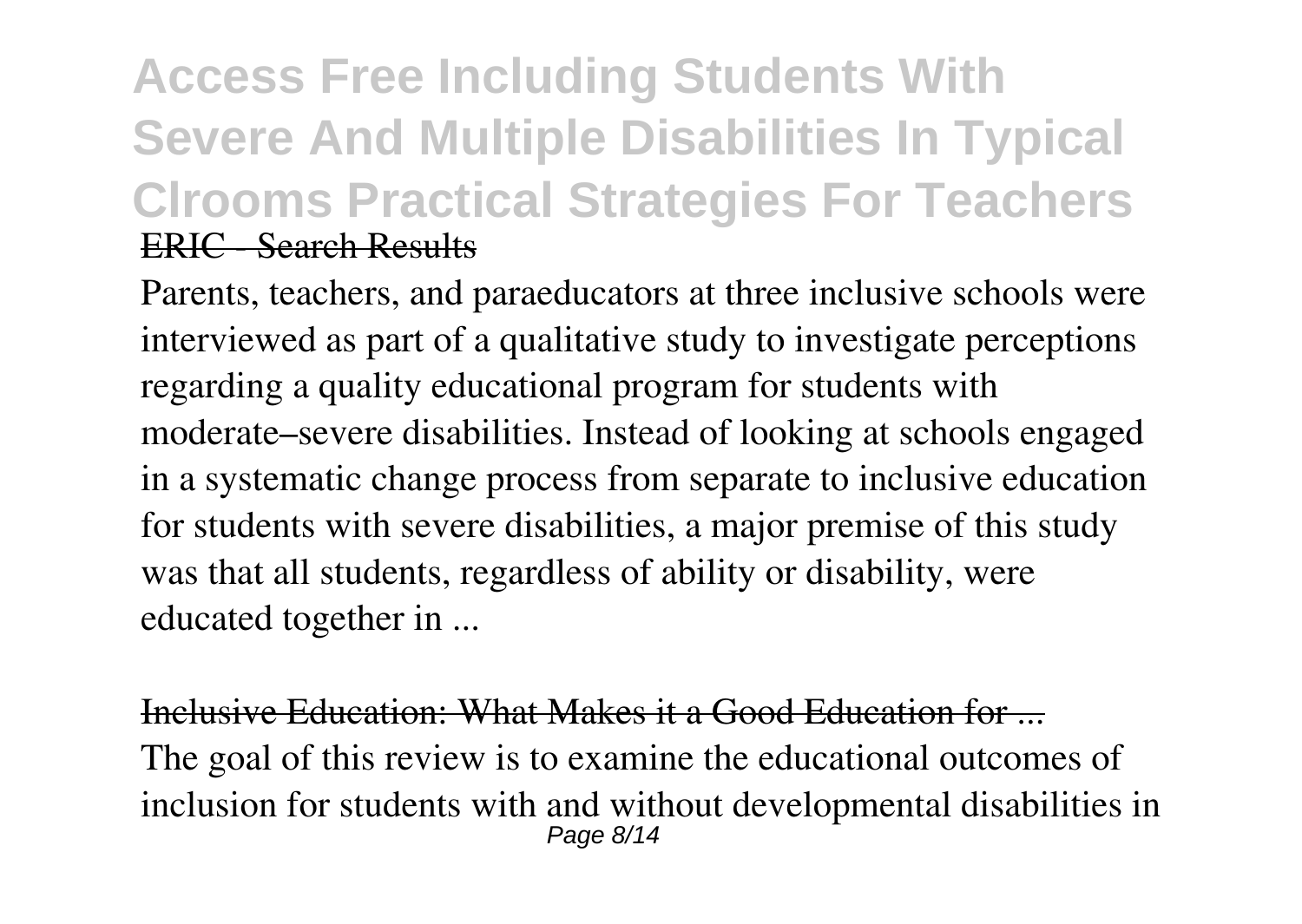**Access Free Including Students With Severe And Multiple Disabilities In Typical** the early grades, including studies that have measured both ... e.r.s.

(PDF) Including students with developmental disabilities ... Find many great new  $&$  used options and get the best deals for Including Students with Severe and Multiple Disabilities in Typical Classrooms : Practical Strategies for Teachers by June E. Downing (2008, Trade Paperback) at the best online prices at eBay! Free shipping for many products!

Including Students with Severe and Multiple Disabilities ... Educating students with severe disabilities: Foundational concepts and practices. In F. Brown, J. McDonnell, & M. E. Snell (Eds.), Instruction of students with severe disabilities: Meeting the needs of children and youth with intellectual disabilities, multiple Page 9/14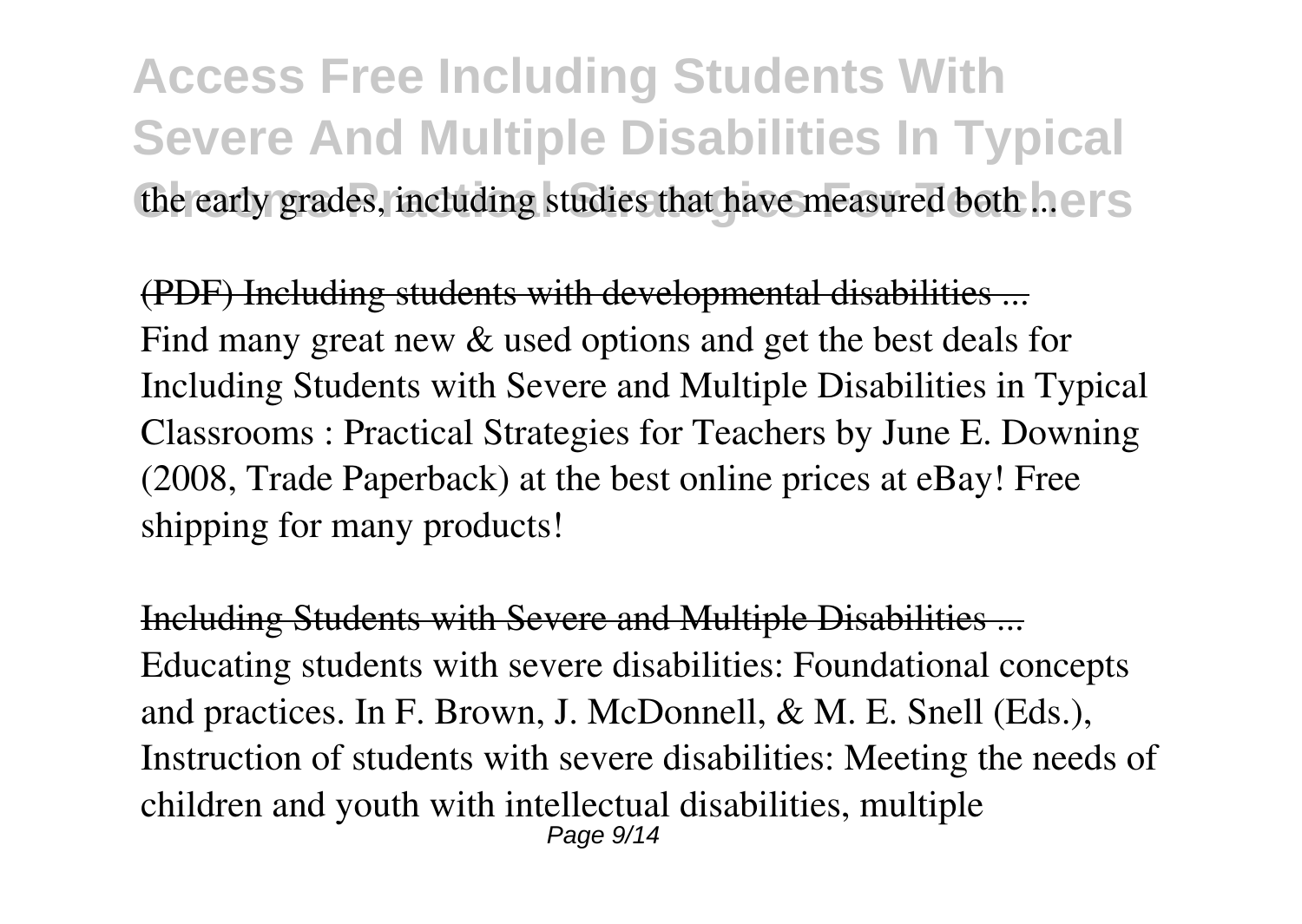**Access Free Including Students With Severe And Multiple Disabilities In Typical** disabilities, and autism spectrum disorders (9th ed., pp. 1-27). Pearson.

Giangreco Resources: Inclusion in General Education ... States that including students with severe disabilities in regular classes provides an opportunity for educators to reflect on the nature and characteristics of these learners. Asserts that teachers must reevaluate the process by which they determine learner outcomes. Provides a guide for these activities and a review of inclusive education.

Including Students with Severe Disabilities (updated July ... Including Students with Severe Disabilities in School-Wide Positive Behavioral Interventions and Supports: Perceptions of State Page 10/14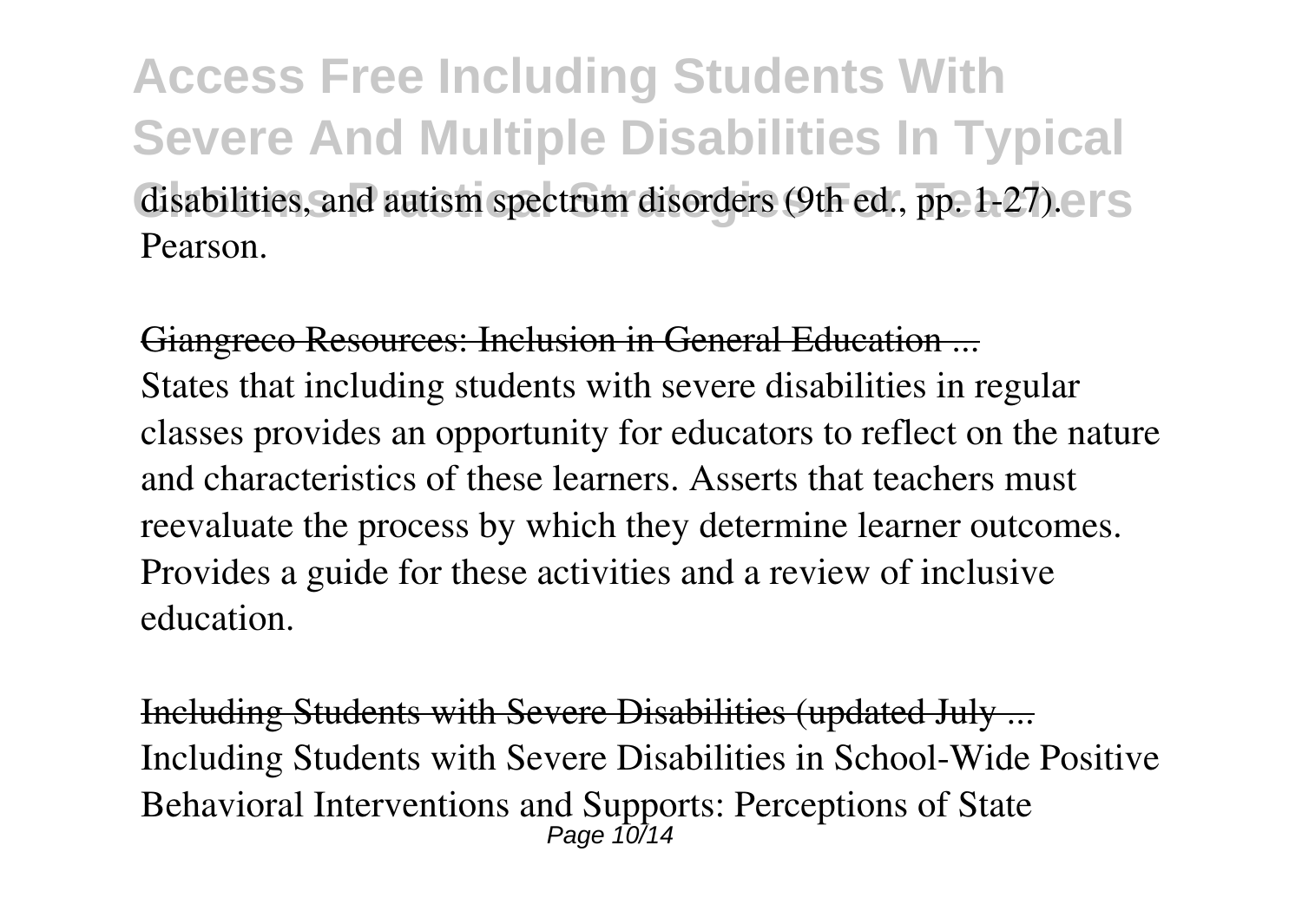**Access Free Including Students With Severe And Multiple Disabilities In Typical** Coordinators Eric Landers, Ginevra Courtade, and Diane Ryndak Research and Practice for Persons with Severe Disabilities 2012 37 : 1 , 1-8

Including Students with Severe Disabilities in School-Wide ... Educating Students with Severe and Multiple Disabilities When compared to their peers, most students with severe and multiple disabilities learn more slowly, forget more readily, and experience problems generalizing skills from situation to situation. These characteristics are best addressed when educators follow accepted practices.

Severe and Multiple Disabilities, Education of individuals ... Journal of the Association for Persons with Severe Handicaps, 19 Page 11/14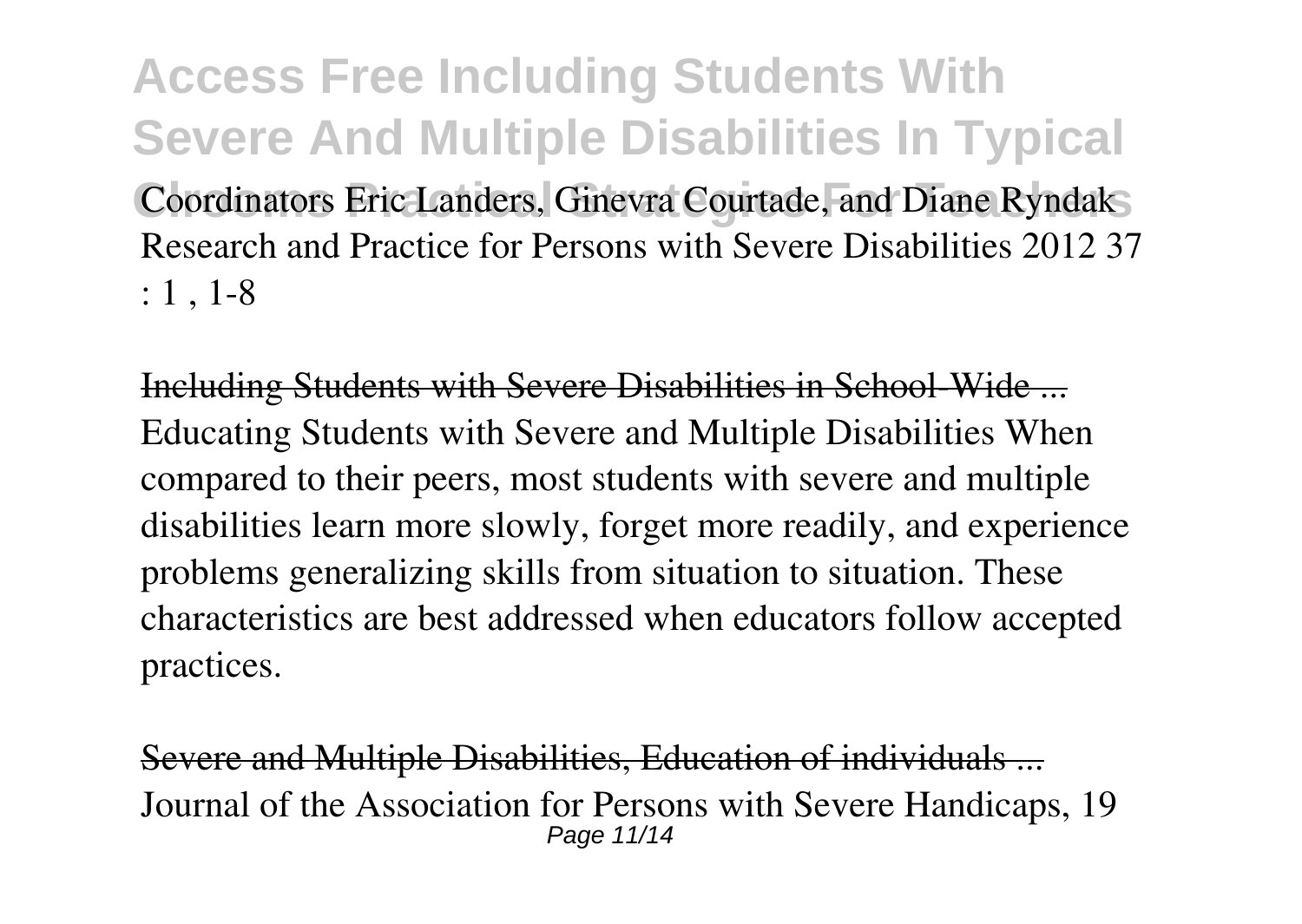**Access Free Including Students With Severe And Multiple Disabilities In Typical (3), 200-214. 3. Similar results were found in a study of a small SCC** group of students with severe disabilities. Some of the students were placed in general education and some were in a self-contained classroom.

7 Essential Research Studies on Inclusive Education ... Evidence-Based Practices for Students with Severe Disabilities. Participants will understand that students with severe developmental disabilities will also need some intensive, systematic instruction to learn priority content, which can be embedded in the milieu of a general education classroom.

Evidence-Based Practices for Students with Severe Including disabled students in regular classrooms benefits many of Page 12/14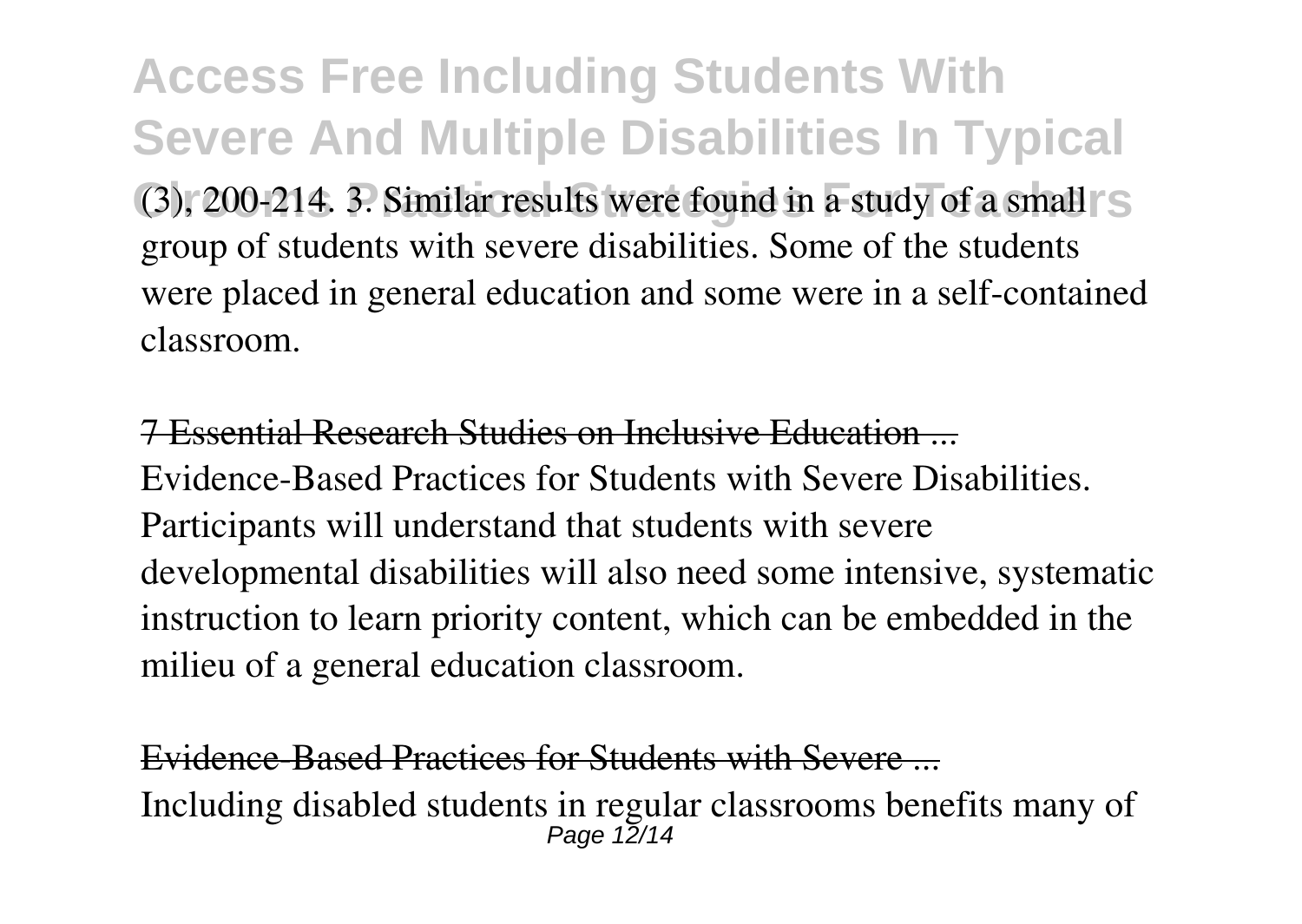**Access Free Including Students With Severe And Multiple Disabilities In Typical** them, and teaches lessons of empathy and acceptance to their expansion of  $\epsilon$ classmates. But some say such inclusion slows progress for all students and denies disabled kids the services they need.

Including children with disabilities at school: good for ... The purpose was to examine an inclusive physical education kindergarten class containing a child with severe spastic diplegic cerebral palsy. An adapted physical educator served as a human resource. Participants were a kindergartner (6 years of age) with severe disability, 20 nondisabled peers (5-6 years of age), an adapted physical educator ...